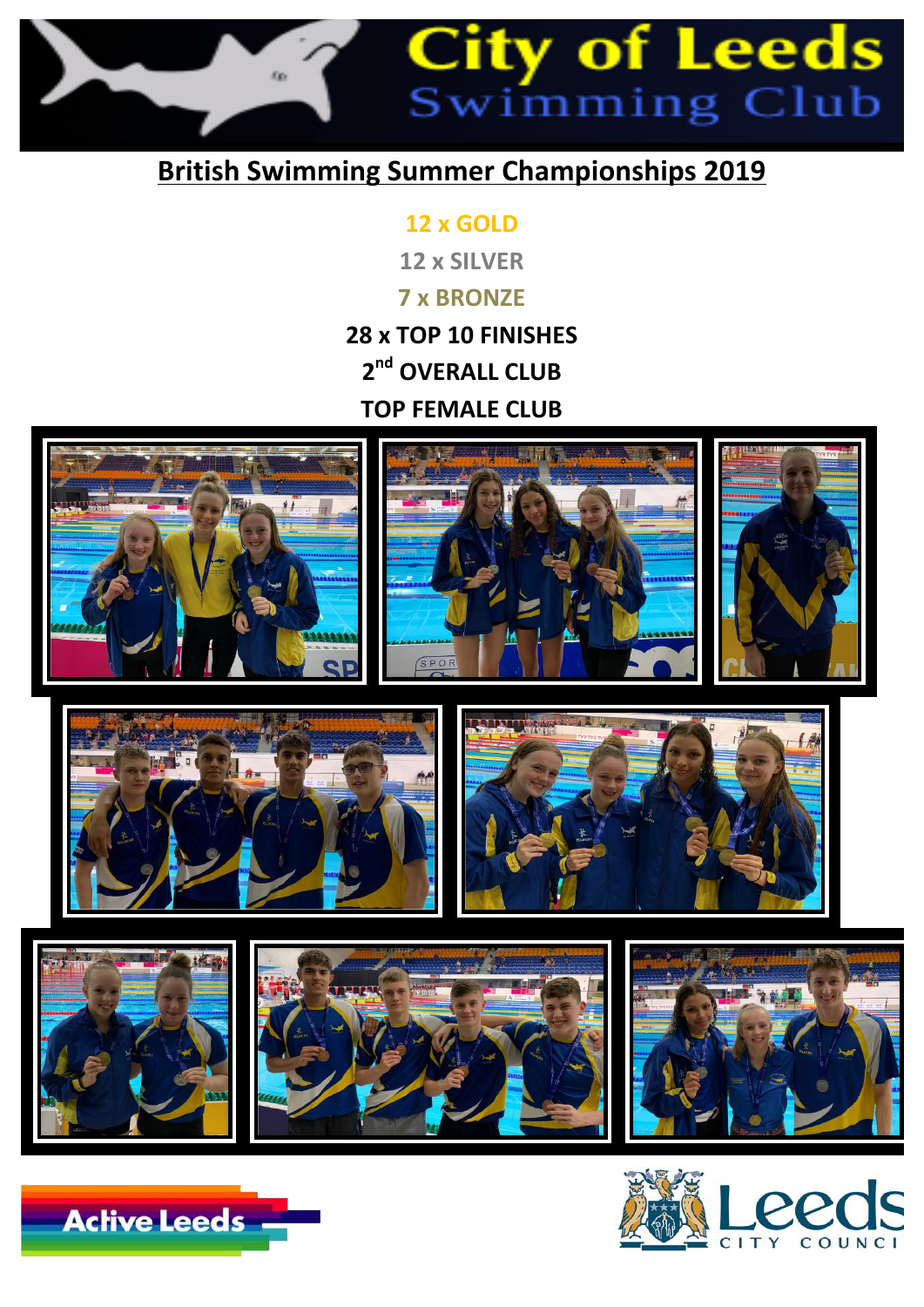| <b>Akal Rehal</b>                | <b>SILVER</b>    | 4 x 100 Freestyle            | 53.28                 |
|----------------------------------|------------------|------------------------------|-----------------------|
|                                  | <b>BRONZE</b>    | 4 x 200m Freestyle           | 1:55.47               |
|                                  | $4^{\text{th}}$  | 200m Butterfly               | 2:08.39               |
|                                  | 6 <sup>th</sup>  | 100m Butterfly               | 57.46                 |
|                                  | 9 <sup>th</sup>  | $4 \times 100$ Medley        | 1:03.87               |
|                                  | $10^{\text{th}}$ | 200m Freestyle               | 1:58.49               |
| <b>Ben Shelton</b>               | <b>BRONZE</b>    | 4 x 200m Freestyle           | 2:01.86               |
| <b>Cameron Green</b>             | <b>SILVER</b>    | 4 x 100 Freestyle            | 55.09                 |
|                                  | $4^{\text{th}}$  | 100m Freestyle               | 55.73                 |
|                                  | 6 <sup>th</sup>  | 100m Breaststroke            | 1:11.14               |
|                                  | $8^{\text{th}}$  | 50 <sub>m</sub> Breaststroke | 32.67                 |
| <b>Charlotte Robinson</b>        | <b>BRONZE</b>    | 200m Butterfly               | 2:15.94               |
|                                  | $5^{\text{th}}$  | 4 x 100 Medley               | 1:16.42               |
|                                  | $8^{\text{th}}$  | 200m Breaststroke            | 2:40.10               |
| <b>Ciara Schlosshan</b>          | <b>GOLD</b>      | 100m Butterfly               | 59.53 (CLUB RECORD)   |
|                                  | <b>GOLD</b>      | 200m Butterfly               | 2:09.91 (CLUB RECORD) |
|                                  | $4^{\text{th}}$  | 50m Butterfly                | 27.74                 |
| <b>Dalton Clapham</b>            | <b>BRONZE</b>    | 4 x 200m Freestyle           | 1:58.01               |
|                                  | $6^{\text{th}}$  | 400m Ind. Medley             | 4:41.58               |
|                                  | $8^{\text{th}}$  | 400m Freestyle               | 4:07.75               |
| <b>Ella Cooper</b>               | $5^{\text{th}}$  | $4 \times 100$ Medley        | 1:07.84               |
|                                  | $10^{\text{th}}$ | 200m Backstroke              | 2:23.34               |
| <b>Emilio Paniagua-Guterriez</b> | $9^{\text{th}}$  | $4 \times 100$ Medley        | 1:00.73               |
|                                  | $9^{\text{th}}$  | 100m Butterfly               | 59.84 (CLUB RECORD)   |
| <b>Ethan Sutcliffe</b>           | <b>SILVER</b>    | 4 x 100 Freestyle            | 53.47                 |
|                                  | <b>BRONZE</b>    | 4 x 200m Freestyle           | 1:57.17               |
|                                  | $6^{\text{th}}$  | 1500m Freestyle              | 16:36.27              |
|                                  | 9 <sup>th</sup>  | 4 x 100 Medley               | 55.86                 |
| <b>Active Leeds</b>              |                  |                              | COUNCIL               |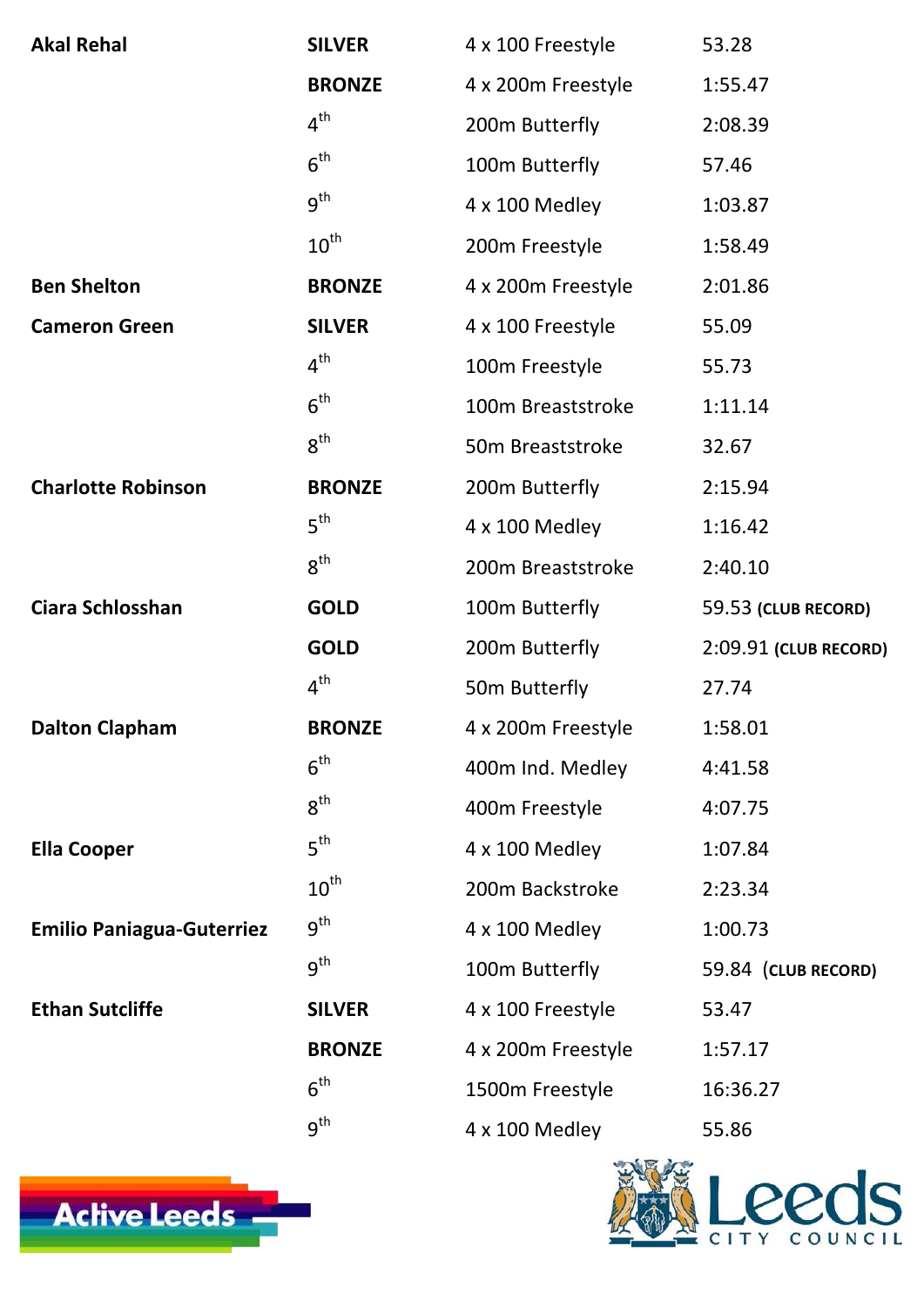| <b>Isabelle Goodwin</b> | <b>GOLD</b>     | 4 x 200 Freestyle          | 2:05.94               |
|-------------------------|-----------------|----------------------------|-----------------------|
|                         | <b>GOLD</b>     | 200m Butterfly             | 2:16.80               |
|                         | <b>SILVER</b>   | 4 x 100 Freestyle          | 57.48                 |
|                         | <b>SILVER</b>   | 200 <sub>m</sub> Freestyle | 2:05.70               |
|                         | <b>SILVER</b>   | 100m Butterfly             | 1:01.20               |
|                         | <b>BRONZE</b>   | 50m Butterfly              | 27.71 (CLUB RECORD)   |
|                         | $4^{\text{th}}$ | 400m Ind. Medley           | 4:59.88               |
|                         | 5 <sup>th</sup> | 4 x 100 Medley             | 1:01.90               |
| <b>Jonathon Milner</b>  | <b>SILVER</b>   | 100m Butterfly             | 55.23 (CLUB RECORD)   |
|                         | 7 <sup>th</sup> | 400m Ind. Medley           | 4:35.99               |
| <b>Kidiest Hodgson</b>  | <b>GOLD</b>     | 4 x 200 Freestyle          | 2:08.86               |
|                         | <b>GOLD</b>     | 400m Ind. Medley           | 5:48.08               |
|                         | <b>SILVER</b>   | 4 x 100 Freestyle          | 59.36                 |
|                         | <b>SILVER</b>   | 100m Backstroke            | 1:04.58               |
|                         | <b>SILVER</b>   | 200m Backstroke            | 2:17.76               |
|                         | <b>SILVER</b>   | 200m Ind. Medley           | 2:20.76               |
|                         | $5^{\text{th}}$ | $4 \times 100$ Medley      | 1:05.62               |
| <b>Lara Thomson</b>     | <b>SILVER</b>   | 400m Ind. Medley           | 4:58.32               |
|                         | $4^{\text{th}}$ | 200m Ind. Medley           | 2:23.39               |
|                         | 6 <sup>th</sup> | 200m Butterfly             | 2:24.12               |
|                         | 7 <sup>th</sup> | 800m Freestyle             | 9:23.64               |
| <b>Leah Crisp</b>       | <b>GOLD</b>     | 200m Freestyle             | 2:00.92               |
|                         | <b>GOLD</b>     | 400m Freestyle             | 4:12.26               |
|                         | <b>GOLD</b>     | 800m Freestyle             | 8:40.09 (CLUB RECORD) |

## **GOLD** 1500m Freestyle 16:47.25